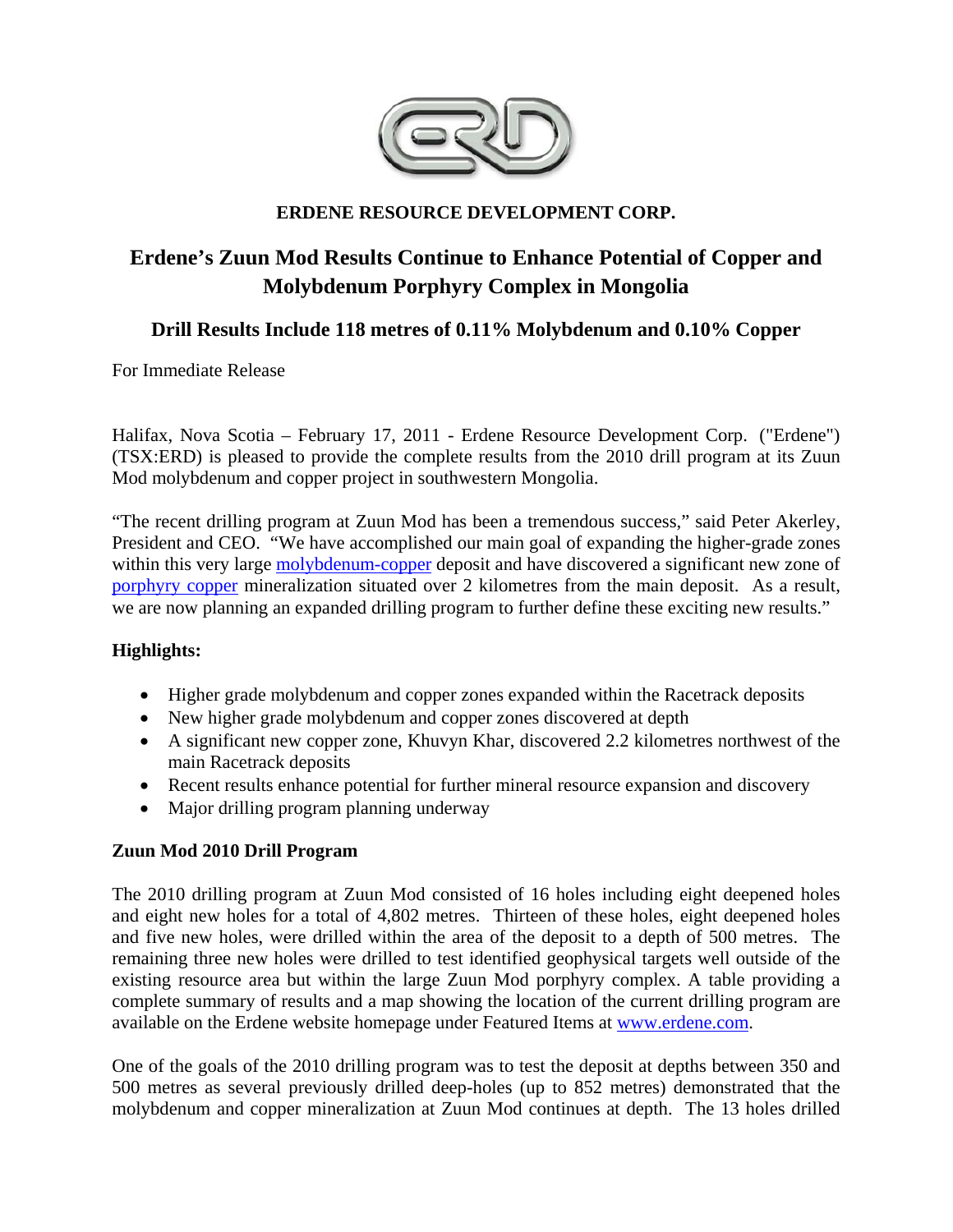within the deposit area all contained mineralized zones with grades of molybdenum and copper consistent with or superior to the deposit average.

Included in these mineralized zones was a newly identified high-grade zone intersected in hole ZMD-51. This hole intersected 118 metres (362 to 480 metres) of 0.106% Mo and 0.098% Cu. Overall, ZMD-51 averaged 0.061% Mo and 0.072% Cu over the 432-metre mineralized section (68 to 500 metres). The high-grade zone in ZMD-51 can be correlated with higher-grade zones in surrounding new and previously drilled holes. A map illustrating the new zone of higher grade molybdenum-copper mineralization can be viewed on the Erdene website homepage under Featured Items at www.erdene.com. These results continue to demonstrate good potential to discover additional high-grade zones within the Zuun Mod deposit. This will be one of the goals of an expanded drilling program expected to commence early in the second quarter at Zuun Mod.

These results will now be incorporated in a new resource estimate. It is anticipated the new data will result in an increased level of confidence in resource classification at depths between 350 and 500 metres. Resources at these depths are, for the most part, currently classified as Inferred resources. In addition, the new zone of higher grade molybdenum and copper identified at depth in the South Racetrack in the vicinity of hole ZMD-51 has the potential to have an impact on the overall deposit grade and ultimate pit design.

The recently completed Zuun Mod drill program within the resource area further defined the mineralization in key areas expected to be initially developed for mining. The data from this drill program is now being used to define a more extensive pre-feasibility level drill program designed to upgrade Inferred resources to Measured and Indicated resource categories.

The Zuun Mod deposit currently contains a National Instrument 43-101 compliant resource of 215 million pounds ("Mlbs") of molybdenum in the Measured and Indicated ("M&I") category grading 0.054% Mo, consisting of 46 million pounds ("Mlbs") of molybdenum in the Measured category grading 0.056% Mo and 169 Mlbs in the Indicated category, grading 0.054% Mo, and a further 208Mlbs in the Inferred category grading 0.051% Mo with slightly higher copper grades in all categories, making it one of the largest undeveloped molybdenum-copper deposits in the Asia region. Within this envelope of 0.05% Mo mineralization (0.04% Mo cut-off grade ("cog")), are higher grade zones averaging approximately 0.07% Mo (0.06% Mo cog) totaling 69Mlbs of molybdenum in the M&I category and 44Mlbs of molybdenum in the Inferred category with similar copper grades.

### **New Copper Discovery at Khuvyn Khar (see February 1, 2011 press release)**

The Khuvyn Khar copper prospect is located 2.2 kilometres northwest of the main molybdenumcopper deposit and was identified through drill hole ZMD-121 which intersected 34 metres of 1.3% copper from 308 to 342 metres testing a geophysical target. This drill hole is located within a two square kilometre area that exhibits intense alteration and copper geochemical anomalies on surface and in previous intersections from limited drilling in the vicinity. The mineralized section of ZMD-121 is associated with a high chargeability, low resistivity IP geophysical signature which extends beyond the area of the drill hole. In addition, there are a number of similar targets in the vicinity of this hole. This area will be tested through additional exploration drilling expected to start early in the second quarter.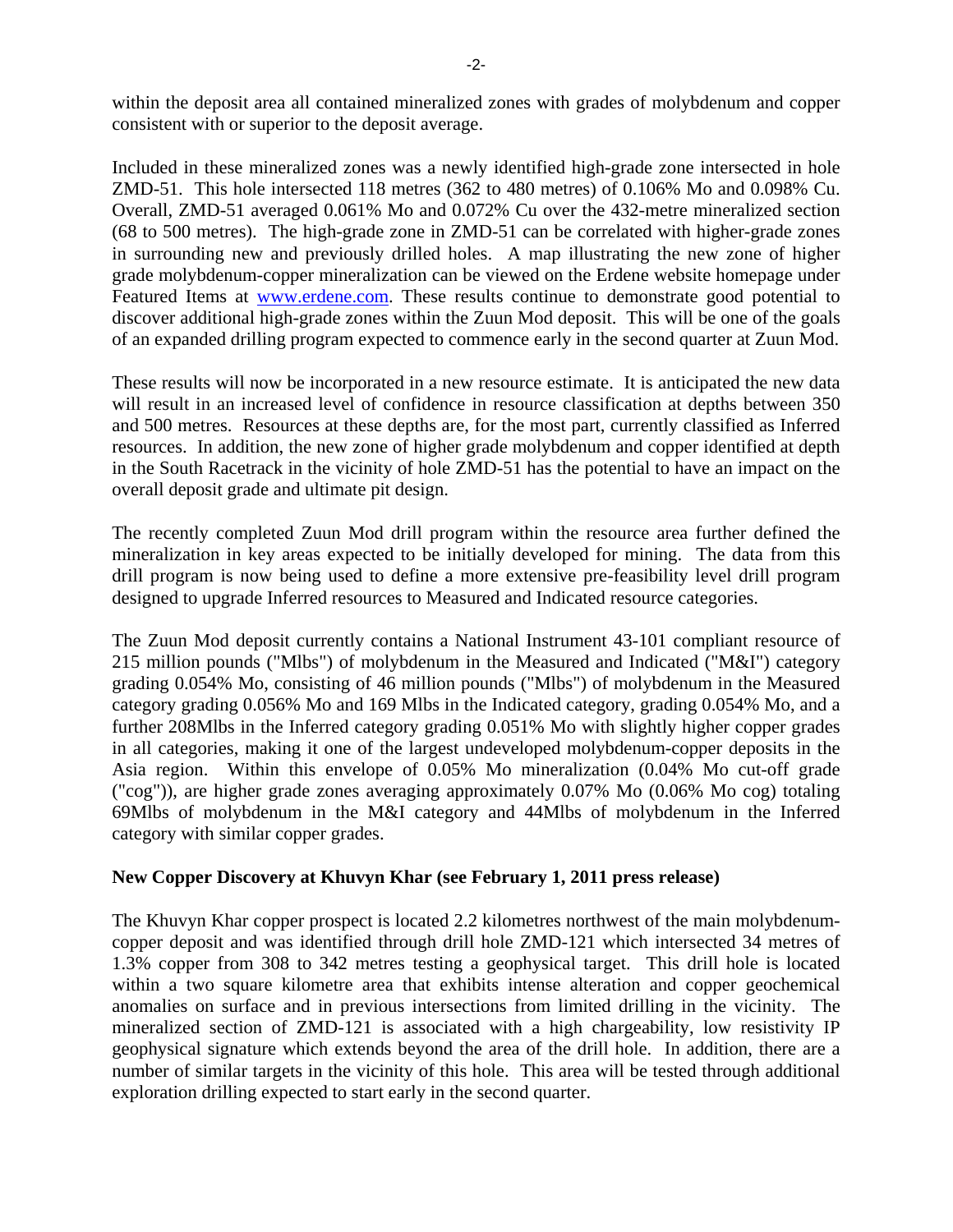#### **Zuun Mod Property**

The Zuun Mod molybdenum-copper deposit and the Khuvyn Khar copper prospect are situated within a large area of porphyry related mineralization and alteration measuring 12 kilometres in circumference. This annular feature is defined by a series of intrusive bodies surrounding a core of altered andesite. Limited drilling has taken place outside the area of the currently defined Zuun Mod molybdenum-copper deposit which is situated in an area known as the South Corridor, a 3.2 kilometre long, 800 metre wide mineralized zone.

Erdene controls the Zuun Mod property through a single exploration license totaling 30,650 hectares located in Bayankhongor Province in Mongolia, approximately 950 kilometers southwest of Ulaanbaatar and 215 kilometers from railhead on the Mongolia-China border at Ceke. The railhead is located 20 kilometers south of the Nariin Sukhait and Ovoot Tolgoi coal mines.

### **Qualified Person**

J.C. (Chris) Cowan, P.Eng. (Ontario) is a Qualified Person as that term is defined in National Instrument 43-101 and has reviewed and approved the technical information contained in this news release. All samples have been assayed at SGS Laboratory in Ulaanbaatar, Mongolia. In addition to internal checks by SGS Laboratory, the company incorporates a QA/QC sample protocol utilizing prepared standards, blanks and duplicates.

#### **About Erdene**

Erdene Resource Development Corp. is a diversified resource company with multiple projects at various stages of development from exploration to production; all projects are focused on highgrowth commodities. These projects include a 25% interest in Xstrata's eastern Canadian Donkin Coking Coal Project, a 100% interest in the large tonnage Zuun Mod Molybdenum and Copper project in Mongolia, a royalty interest in a developing construction material project in the United States as well as a 60% equity interest in TSX-V listed Advanced Primary Minerals. Erdene has a current working capital position of approximately \$7.6 million, including that of its controlled subsidiary Advanced Primary Minerals Corp., with 90,118,377 common shares issued and outstanding and a fully diluted position of 93,731,377 common shares.

#### **Forward-Looking Statements**

Certain information regarding Erdene contained herein may constitute forward-looking statements within the meaning of applicable securities laws. Forward-looking statements may include estimates, plans, expectations, opinions, forecasts, projections, guidance or other statements that are not statements of fact. Although Erdene believes that the expectations reflected in such forward-looking statements are reasonable, it can give no assurance that such expectations will prove to have been correct. Erdene cautions that actual performance will be affected by a number of factors, most of which are beyond its control, and that future events and results may vary substantially from what Erdene currently foresees. Factors that could cause actual results to differ materially from those in forward-looking statements include market prices, exploitation and exploration results, continued availability of capital and financing and